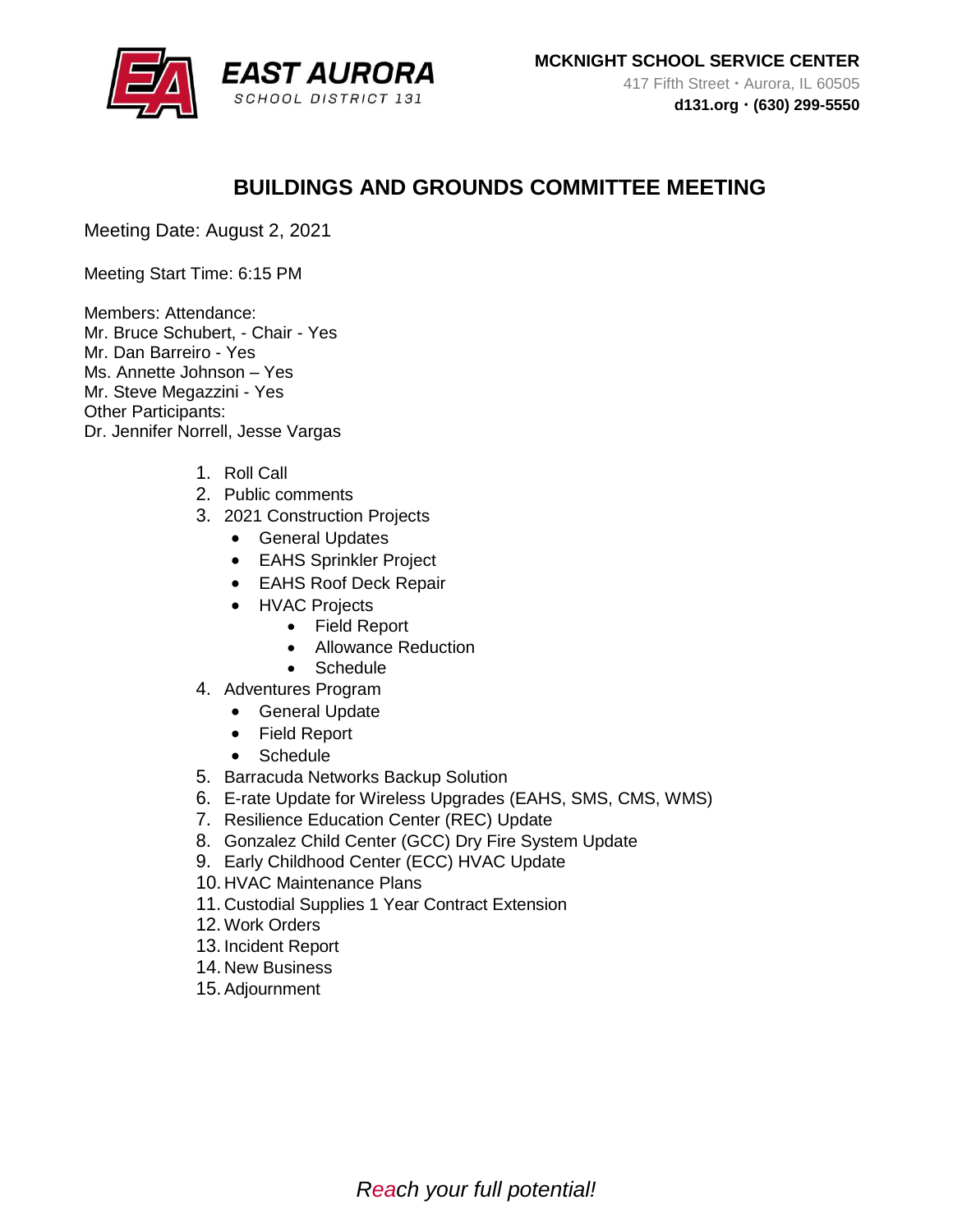

**Public Comments/Questions** 

None

#### **2021 Construction Projects General Update**

Mr. Megazzini reported that all construction projects are moving forward and on target for beginning of school. Personnel are able to get back into buildings to prepare for the beginning of school. Mr. Schubert asked if buildings would be ready for the start of school. Mr. Megazzini responded that there were a couple of challenges at Waldo, including the fact that the boys' and girls' locker rooms and the multipurpose room will not be ready for start of school, but the gym will be ready.

## **Adventures Program General Update/Field Report/Schedule**

Mr. Megazzini reported that the dry fire system main pipe was replaced, but that the branches off this pipe will need to be examined in the near future as they are experiencing difficulties with holding pressure. He reported that the Fire Chief approved the work and it passed inspection. Ms. Johnson asked when the building would be ready for use. Mr. Megazzini responded that the building should be ready for use after Labor Day, with inspections scheduled for the end of August. He reported that they are a bit behind, since some materials have been hard to get and the ceiling needs to be replaced following the work on the dry fire system. Mr. Schubert asked if Kane County would inspect and give occupancy numbers. Mr. Megazzini responded that Kane County issues permits for the projects and that they then inspect and give occupancy numbers at that time. He stated that the inspections for the HVAC projects would be August 12. Mr. Barreiro asked what was the difference between the ROE and City Inspectors. Mr. Megazzini responded that the City Inspectors are mostly through the Fire Department to make sure everything is up to code, and the ROE inspectors ensure that the building is safe and secure for student occupancy. Ms. Johnson asked when the Adventures Program would actually start. Dr. Norrell responded that the program would be started on time with the use of other facilities until the building is ready for use. Dr. Norrell stated that PreK would be remote and Gates would be used for Adventures until construction is finished.

#### **Barracuda Networks Backup Solution**

Mr. Megazzini reported that the Barracuda Backup System is a backup system that the district would like to implement. The system was recommend by our Insurance Broker to garnish better rates based on the safety and security of our system.

## **E-rate Update for Wireless Upgrades (EAHS, SMS, CMS, WMS)**

Mr. Megazzini reported that the district was awarded payment for 85-90% of the update needed for that project.

## **Resilence Education Center (REC) Update**

Mr. Megazzini reported that work has begun to look at the environmental aspects of that building with regards to asbestos cleanup and various other areas. He also reported that coordination with the architects has begun to create space needed for this program.

# *Reach your full potential!*